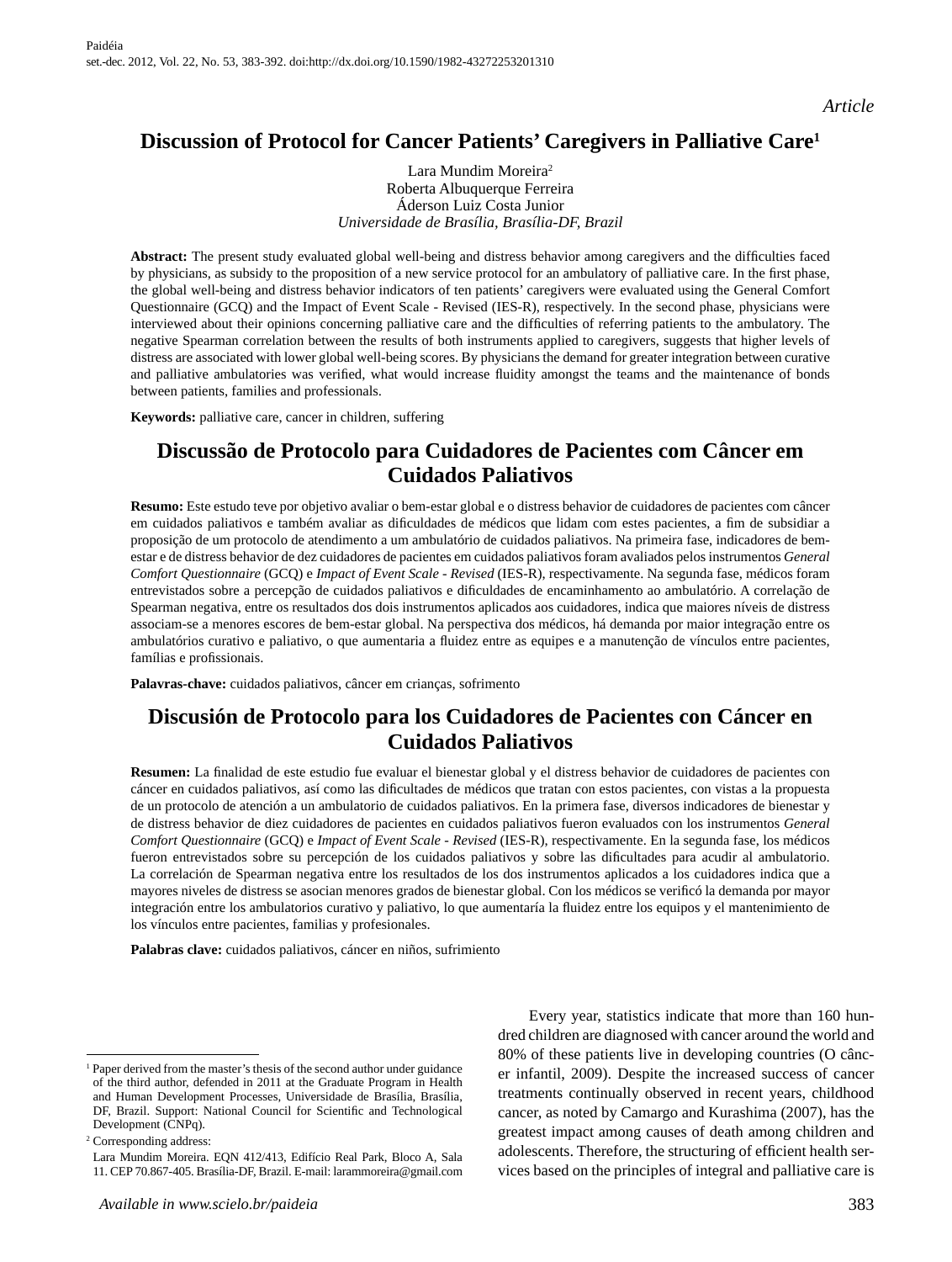a priority in care provided to 20% to 25% of cancer patients who no longer have a possibility of recovery.

Palliative care directed to children and adolescents is defined by the World Health Organization (WHO, 2010), as a modality of care that involves the supply of multiple forms of support to the physical body, spirit, and mind of patients and families. Ideally, palliative care is provided from the time the diagnosis of a life-threating disease is disclosed and adapted to the biopsychosocial needs of patients and families throughout the treatment. The WHO states that palliative care should necessarily involve a multidisciplinary support system, in which death is conceived as a natural point in the course of life, to assist the family experiencing anticipatory mourning.

# **Caregivers of Patients with Cancer with no Therapeutic Possibilities of Cure**

Currently, due to the increased efficiency of medical treatment, individuals and groups of people with chronic pathologies, such as neoplasia, survive for increasingly longer periods of time. For this reason, the role of a caregiver becomes a functional element increasingly more relevant in the continuity of integral care to patients (Araújo, Araújo, Souto, & Oliveira, 2009). Nonetheless, the attention of health workers is often focused on the patient, the individual undergoing treatment, while few Brazilian studies seek to identify the psychosocial problems and needs of caregivers of patients with cancer (Rezende, Derchain, Botega, & Vial, 2005). Studies using standardized instruments to assess psychosocial measures among the caregivers of children and adolescents with cancer are even more rare.

The act of caring for a cancer patient with no possibility of recovery is a complex and distressing task. Studies indicate that caregivers often experience physical, emotional and social changes, which tend to worsen the closer the patient comes to death, justifying the need to continually measure such changes (Rezende et al., 2005; Slovacek, Slovackova, Slanska, Hrstka, & Priester, 2010).

Considering that one of the objectives of palliative care is to improve the quality of life of both patients and family members, the early identification and assessment of distressing behavior among patients and caregivers—behavior indicating physical and psychosocial suffering—should be a priority in this context. Nonetheless, few studies assess this subject (Costa Junior, 2005; Kohlsdorf & Costa Junior, 2008).

The term "distress" may include a broad range of emotions, from sorrow to more complex psychological syndromes such as depression and anxiety, involving events with a strong psychological load, which should be addressed by health workers in the same way the patient's disease is (Thekkumpurath, Venkateswaran, Kumar, & Bennett, 2008). High levels of emotional distress were observed by Yennurajalingam et al. (2008), not only among cancer patients but also among family members, caregivers and health workers.

Wulff, Thygesen, Søndengaard and Vedsted (2008) also report the suffering of cancer patients and their caregivers due to the poor physical, psychological and social conditions to which they are exposed. Beck and Lopes (2007) also note that the quality of life of the caregivers of pediatric cancer patients is strongly compromised and emphasize the need to provide psychosocial care to improve their ability to provide care. The relationship between the caregiver and patient is highlighted by Alonso Babarro (2006), who argues that this relationship reaches proportions that exceed the act of caring for the cancer patient, while the emotional and well-being levels of both are deeply related to each other.

# **Palliative Care: The Perception of Physicians and the Structuring of Services**

The education of medical professionals tends to privilege a view that a cure is the final objective to be achieved. Such a view may generate a difficulty among physicians in dealing with cases in which a cure is no longer possible. The occurrence of death can lead professionals to perceive their work as frustrating, demotivating and deprived of meaning (Kovács, 2003).

The perception of physicians that death is something that has to be counteracted at any cost may impede them from referring patients to the staff responsible for providing palliative care at the appropriate time. The professional may continue implementing therapeutic strategies aiming to achieve a cure and refer patients to palliative care only when they are too close to death. This type of posture is detrimental to the quality of life of patients and family members, who do not receive the required integral care in a timely manner (Johnston et al., 2008).

In relation to the position of the health staff during care provided to the patient and family under palliative care, Brueckner, Schumacher and Schneider (2009) stress that a long duration of treatment and relationship with a patient, from the time the diagnosis is disclosed, can positively affect care because it enables knowledge to be acquired by the health staff concerning the life of the patient and allows the dynamics of the family to be well explored, facilitating the patient-professional relationship and the transmission of information. Costa Filho, Costa, Gutierrez and Mesquita (2008) also note the need to integrate services provided by ICUs, hospitalization, outpatient and emergency services in order to establish efficient communication to facilitate the exchange of information, referrals, diagnoses and, consequently, the efficiency of care delivery.

Brueckner et al. (2009) note that the greatest difficulties impeding the improvement of palliative care are related to a lack of resources, time, and efficient communication among patients, staff and family members; all the pillars of this triad are functionally interrelated. Communication with patients would be better established if there was more time and opportunity to enable it. This aspect of care is hindered due to the excessive workload born by workers, the numbers of which are insufficient. Behmann, Lückmann and Schneider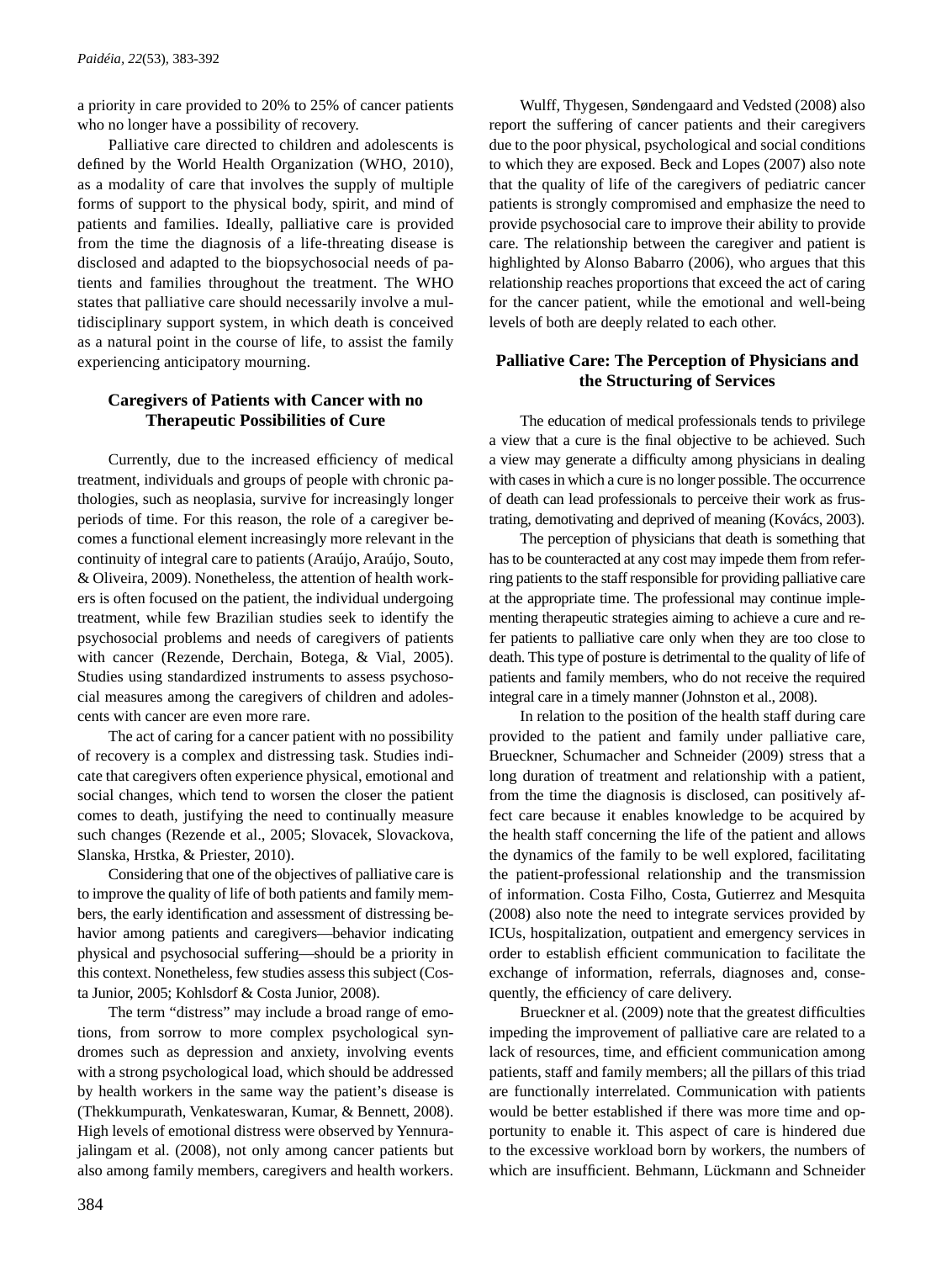(2009) stress that palliative care should have a greater investment in the training of staff and giving opportunities within their work routine to perform such care.

## **The Palliative Care Outpatient Service of the Pediatric Oncology and Hematology Center**

The Palliative Care Outpatient Service at the Pediatric Oncology and Hematology Center from the State Health Department in the Federal District, Brazil was created out of a partnership with a project of a philanthropic institution in the Federal District. This service's objective is to provide, until the time of death, psychological and social care to the family and patient who no longer have any possibility of recovery.

The service's staff is composed of professionals from the fields of Medicine, Nursing, Social Work, Psychology, Nutrition and Physical Therapy. Care is provided according to the following protocol:

After the diagnosis with no possibility of recovery is disclosed, the oncologist is in charge of clarifying the situation to the patient's family and referring the patient to palliative care. Before the first consultation with the service, a summary of the case is presented to the staff to identify potential clinical and/or social needs, and technical difficulties faced by the patient and family.

The staff members are introduced to the patient at the time of the first consultation and the patient receives information regarding how the service works and the objectives of providing such care to families and patients. At this time, each professional makes an assessment, within his/her specialty, concerning the needs of patients and family members. Procedures are then established to alleviate the patient's symptoms and suffering, as well as to determine the regularity of visits based on the intensity and frequency of the patient's complaints. After each consultation, a date is scheduled for the staff from the philanthropic institution to visit the family. During this visit, the social worker identifies potential material needs that may be met with the resources provided by the institution and the psychologist outlines the family's psychological profile, taking into account social and behavioral aspects. The staff also verifies whether the scheduled consultations are being attended to or whether there is some difficulty on the part of patients attending consultations. Before subsequent consultations take place, the philanthropic staff makes a report of the home visit to inform the entire team about the needs identified. In the case of death, an oncologist from the Pediatric Oncology and Hematology Center assists the family; the team from the philanthropic institution provides support for the burial, bearing the costs when necessary. Two weeks after death, the staff makes a condolence visit to the family to monitor and assess the family's psychosocial conditions.

Based on direct observation and the description of the functioning of the Palliative Care Outpatient Service, as well as the application of instruments to measure the overall well being of caregivers and their levels of distress, this study aimed to evaluate the overall well being and distress of caregivers of patients with cancer undergoing palliative care and also evaluate the difficulties faced by physicians when dealing with these patients in order to support the proposition of a new service protocol.

## **Method**

### **Participants**

A total of 10 caregivers participated in the first phase of the study (seven mothers, one father, one grandmother, and one sister) of children and adolescents diagnosed with cancer and without the possibility of a cure, cared for by the Palliative Care Outpatient Service at the Pediatric Oncology and Hematology Center, State Health Department, Federal District, Brazil.

Seven physicians participated in the study's second phase (five women and two men). These participants were members of the Pediatric Oncology Hematology Center and all had background and graduate studies in pediatric oncology and/or hematology and at least four consecutive years of experience in the field.

### **Instruments**

The following instruments were used in this study:

*General Comfort Questionnaire* (GCQ): the instrument's Portuguese version by Rezende et al. (2005) was used. This is a multidimensional questionnaire composed of 49 statements in the first person classified on a six-point Likert scale, ranging from "totally disagree" to "totally agree" (Cronbach's alpha  $= 0.83$ ). The instrument was especially developed to evaluate the overall state of caregivers of patients with cancer in the final phase of the disease, comprising dimensions such as social support, conflict resolution, spiritual beliefs and expectations, as well as subjective, negative, and positive aspects concerning the care process. Factors related to the caregiver such as encouragement, the need to rest, socialization and nutrition are also evaluated. The total score is computed based on the sum of points obtained for each item, which ranges from 49 to 294. Half of the items have their values inverted because they negatively contribute to the caregiver's well being. Hence, the greater the score, the greater the well being.

*Impact of Event Scale - Revised* (IES-R): the instrument's Portuguese version by Pereira and Figueiredo (2005) was used. This scale is composed of 22 statements addressing the subjective impact of specific events on individuals, enabling the comparison of different levels of distress after a specific event in life. Each statement presents five answer options ("never", "a little", "moderately", "very", and "very much") with points, from 1 to 5. The IES-R is divided into three subscales: Avoidance (items 5, 7, 8, 11, 12, 13, 17 and 22), Intrusion (items 1, 2, 3, 6, 9, 14, 16 and 20), Hypervigilance (items 4, 10, 15, 18, 19 and 21). The score of each subscale is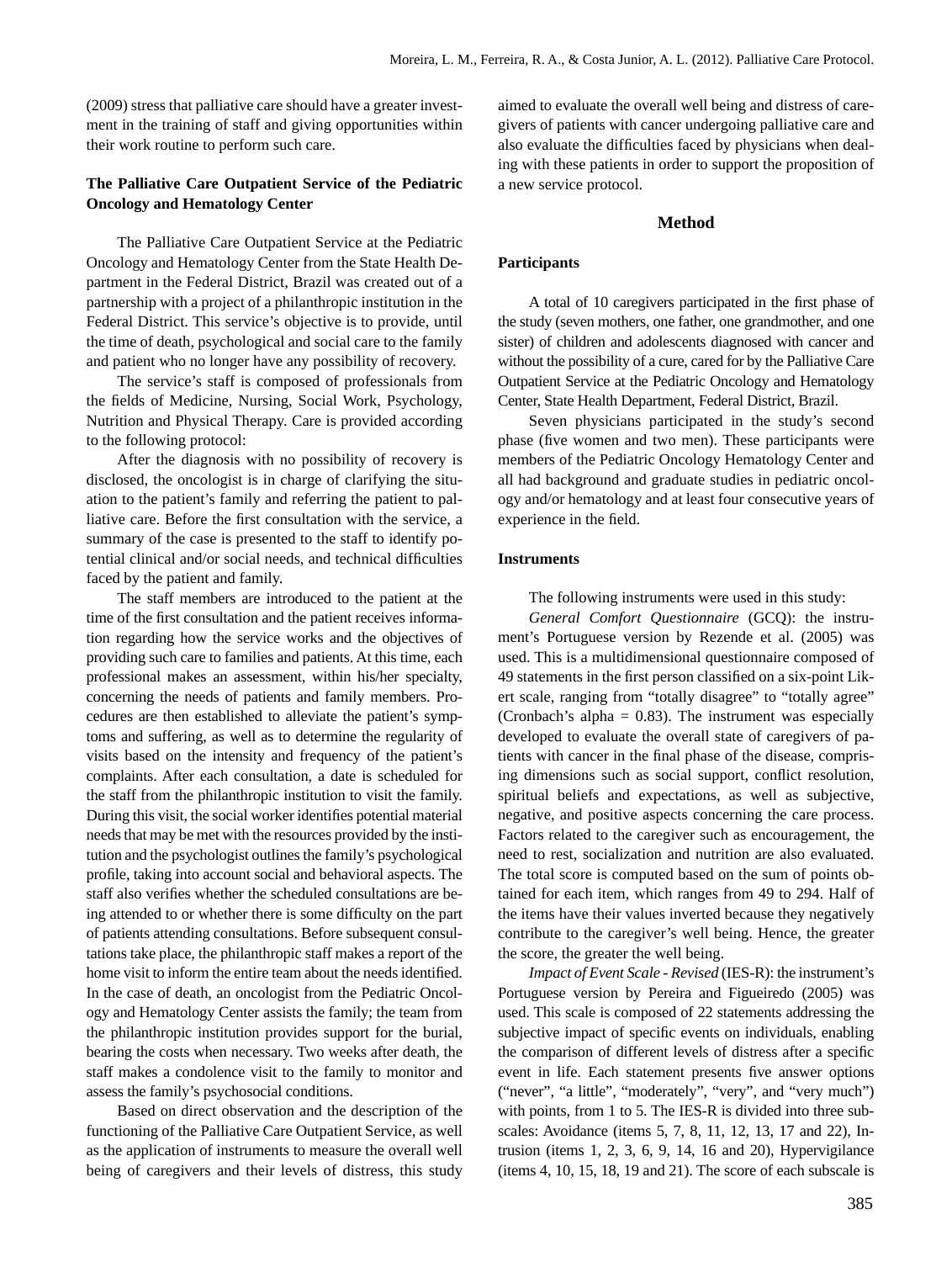computed by the average values attributed to their respective items and the total score represents the sum of the averages obtained on each subscale. The greater the scores obtained on the subscale or total score, the greater the severity of symptomatology related to distress. The lower the score, the less is the distress experienced by the individual. The instrument was applied to measure the level of distress in relation to communication concerning the referral of a patient for palliative care.

*Script of Semi-structured interview*: was developed to assess the perception of physicians concerning palliative care and difficulties in referring patients for palliative care. It addressed the respondent's academic education and professional background, difficulties in reporting adverse outcomes, concept of palliative care and technical knowledge in the field, how communication with the patient concerning the transition from curative treatment to palliative treatment occurs, and availability of time to discuss the case with the staff. The interview had a sequence of questions related to how they face situations specific to the pediatric oncological context, such as (a) pain control, (b) control of other unpleasant physical or somatic symptoms, (c) physical and psychosocial suffering of patient and family members, (d) patients or companions who manifest fear of death, and (e) their own emotions related to death and the process of dying. The questions were answered on a scale of frequency that indicated the extent problems with these situations were perceived: "never", "occasionally", "frequently" or "always".

## **Procedure**

**Data collection.** In the first phase, the overall well being and distress of ten caregivers of children and adolescents with cancer were assessed using the General Comfort Questionnaire (GCQ) and Impact of Event Scale - Revised (IES-R). The design provided for the application of the instruments at three different points in time: up to one week after the patient was referred to the outpatient service and after two and four months post-treatment. However, reapplication of the instruments was not possible due to the late referral of patients to the service, thus, only the first assessment was performed. This kind of difficulty led to the development of the second phase to identify, through interviews, the perceptions physicians held of palliative care and the difficulties they face referring patients to these services. The first phase was performed with the caregivers after their first consultation in the outpatient service ( $A = 14$  days;  $SD = 18.88$ ). To avoid potential problems due to illiteracy or low educational level, the instruments were read out loud to the respondents for all the applications. In the second phase, the interviews were transcribed verbatim and their contents were analyzed, searching for relevant information that could be related to difficulties in referring patients, as observed in the study's first phase. We also identified complaints and potential changes in the operational system of referral and follow-up for children and adolescents by the service's staff.

**Data analysis.** Descriptive analysis (average and standard deviation) of the results obtained in the first phase was performed. Additionally, raw scores obtained by the participants for the instruments were transformed into *z* scores and Spearman's non-parametric correlation tests were performed due to the reduced number of participants. The interviews held in the second stage were audio recorded and submitted to content analysis.

# **Ethical Considerations**

The study was approved by the Ethics Research Committee at the State Health Department, Federal District, Brazil (Protocol No. 128/2009).

In the study's first phase, after the team was formally introduced during the first consultation and patients received clarification of the study's objectives, the participants were asked to sign free and informed consent forms. Only after receiving their consent were the instruments (GCQ and IES-R) applied.

In the second stage, the physicians received clarification concerning the study's objectives and were asked to sign informed consent forms, along with an authorization for the audio recording.

## **Results**

Data obtained on the Impact of Event Scale - Revised indicated a significant dispersion of total scores, which ranged from 4.04 to 12.42 ( $A = 8.19$  and  $SD = 2.50$ ). This finding indicates that the way caregivers deal with referral to outpatient service (distress behavior) is not uniform. Such a variation is confirmed by the fact that the highest score (12.42) is three times greater than the lowest score (4.04). Additionally, six participants (2, 4, 5, 6, 7 and 10) present scores below half (9.0) the maximum score (15.0) attributed to the test, as shown in Table 1.

Table 1

| Total Scores Obtained on the Impact of Event Scale - Revised |  |
|--------------------------------------------------------------|--|
| $(IES-R)$ and $GCO$ Scales                                   |  |

| Participants | <b>Total Score IES-R</b> | Score Total GCQ |
|--------------|--------------------------|-----------------|
| 1            | 10.04                    | 144             |
| 2            | $7.63*$                  | 235             |
| 3            | 10.25                    | 164             |
| 4            | $4.04*$                  | 181             |
| 5            | $7.33*$                  | 252             |
| 6            | $7.58*$                  | 187             |
| 7            | $6.17*$                  | 173             |
| 8            | 12.42                    | 151             |
| 9            | 10.21                    | 224             |
| 10           | $6.25*$                  | 182             |

*Note.* \* Values below 9.0 obtained on the IES-R.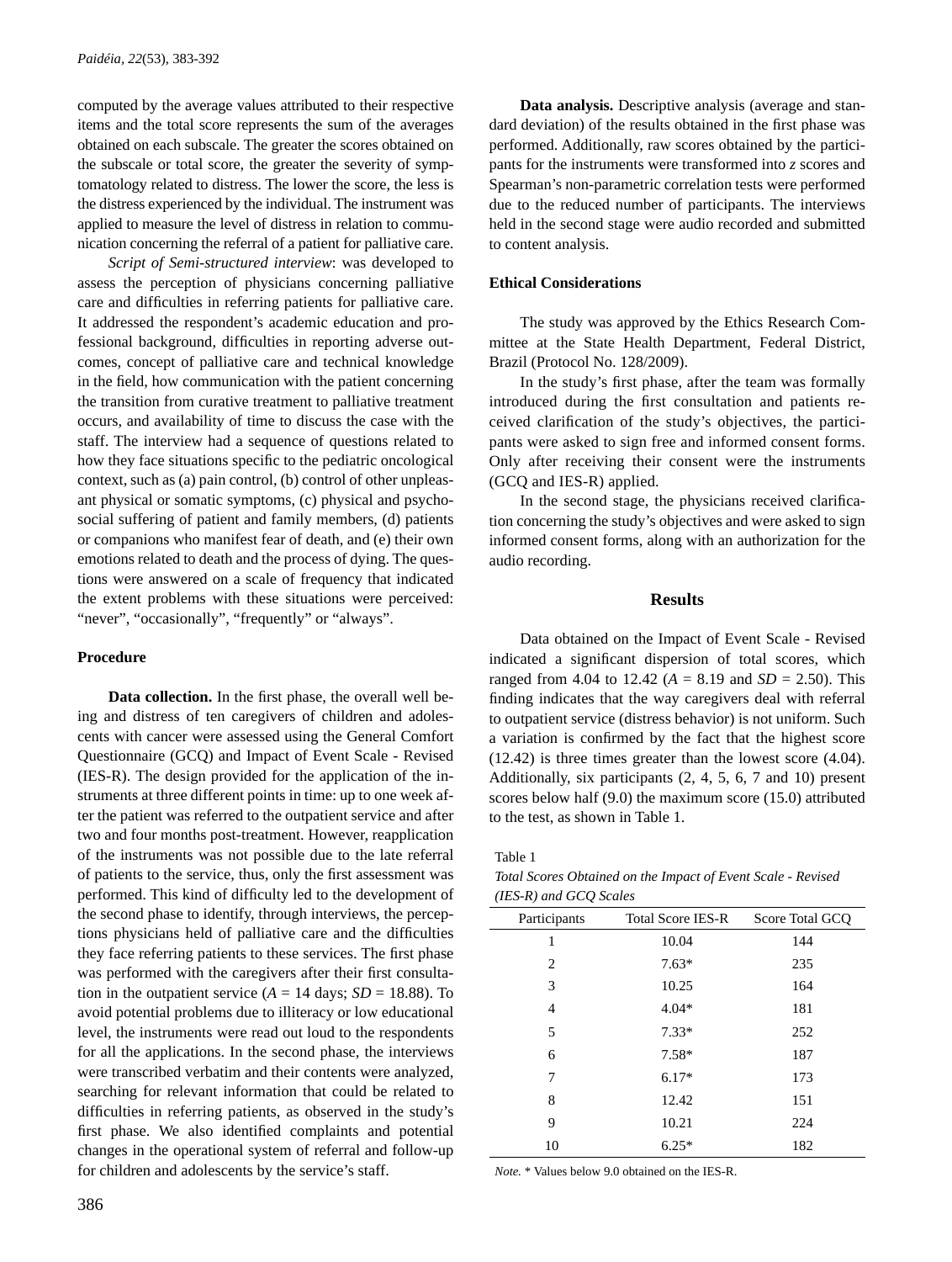Items 1 and 21 ("Any reminder brought back feelings about it" and "I felt watchful and on-guard") presented 100% agreement. Agreement was obtained when respondents chose options other than "never". On the other hand, items 4 and 20 (I felt irritable and angry" and "I had dreams about it", respectively) presented only 40% agreement. There is no explicit relation among the data, since neither of the items with the highest percentage of agreement and the ones with lowest percentage of agreement do not belong to the same factor of the scale.

The highest averages were found for items 21, 18 and 19 (3.6; 3.2 and 3.2, respectively). The lowest averages, in turn, were observed for items 7 and 17 (2.1). Also in this case, we do not observe a relationship between the items' percentage of agreement and average, since even when absolute agreement was obtained on the item, the variation in the scale from one to five caused the average to vary independently of the level of agreement. Table 2 presents the frequency, average, standard deviation and agreement for each item of the IES-R.

The total average of all the participants in the subscale Avoidance was 2.54 (S*D* = 0.83), Intrusion was 2.84 (*SD* = 0.98), and Hypervigilance was 2.82 ( $SD = 1.06$ ), while no significant correlation was found among them. Table 3 presents the averages of each participant for the IES-R subscales.

The scores obtained on the General Comfort Questionnaire (GCQ) also presented great dispersion, ranging from 144 to 252 ( $A = 189.3$  and  $SD = 36.17$ ). The total scores were not very low, that is, they were too close to the minimum (49); only three participants were located on the scale's lower half, the most distant from the maximum value (249). This finding indicates a low prevalence of very low scores of overall well being, as seen in Table 1.

Item 23 - "I like his/her room to be calm" (*A* = 5.8 and *SD*  $= 0.4$ ) and item 49 - "God is helping me" ( $A = 6.0$  and  $SD = 0$ ) from the GCQ presented the highest averages among the items that did not have their values inverted in the scale analysis, that is, among the items that positively contribute to the caregiver's overall wellbeing. In turn, items 4 - "I am concerned about my family"  $(A = 6$  and  $SD = 0)$ ; 34 - "I'm constantly thinking about his/her discomfort"; and 46 - "I think a lot about the future"  $(A = 5.8$  and  $SD = 0.4$ ), presented the highest averages among the items that presented inverted values (those that negatively contribute to the caregiver's overall wellbeing).

Table 2

*Average, Standard-Deviation and Agreement in the Answers to each Item of the Impact of Event Scale - Revised (IES-R) (n = 10)*

| Item           | Statement                                                                                                                 | $\%$<br>Agreement | Average | DP           | Fator        |
|----------------|---------------------------------------------------------------------------------------------------------------------------|-------------------|---------|--------------|--------------|
| $\mathbf{1}$   | Any reminder brought back feelings about it                                                                               | 1                 | 3.1     | 1.1          | Ι            |
| 21             | I felt watchful and on-guard                                                                                              | $\mathbf{1}$      | 3.6     | 1.2          | H            |
| 3              | Other things kept making me think about it                                                                                | 0.9               | 3       | $\mathbf{1}$ | $\mathbf I$  |
| 12             | I was aware that I still had a lot of feelings about it, but I didn't deal with them                                      | 0.9               | 3       | 1.3          | E            |
| 18             | I had trouble concentrating                                                                                               | 0.9               | 3.2     | 1.4          | H            |
| 9              | Pictures of it popped into my mind                                                                                        | 0.8               | 3.2     | 1.5          | $\mathbf{I}$ |
| 11             | I tried not to think about it                                                                                             | 0.8               | 2.6     | 1.4          | E            |
| 13             | My feelings about it were kind of numb                                                                                    | 0.8               | 2.7     | 1.3          | E            |
| 16             | I had waves of strong feelings about it                                                                                   | 0.8               | 3.2     | 1.6          | $\mathbf I$  |
| $\overline{2}$ | I had trouble staying asleep                                                                                              | 0.7               | 2.5     | 1.4          | $\bf{I}$     |
| 4              | I felt irritable and angry                                                                                                | 0.7               | 3       | 1.6          | H            |
| 5              | I avoided letting myself get upset when I thought about it or was reminded of it                                          | 0.7               | 2.9     | 1.7          | E            |
| 6              | I thought about it when I didn't mean to                                                                                  | 0.7               | 2.8     | 1.5          | L            |
| 10             | I was jumpy and easily startled                                                                                           | 0.7               | 2.6     | 1.5          | H            |
| 14             | I found myself acting or feeling like I was back at that time                                                             | 0.7               | 2.5     | 1.4          | Ι.           |
| 17             | I tried to remove it from my memory                                                                                       | 0.7               | 2.1     | $\mathbf{1}$ | E            |
| 22             | I tried not to talk about it                                                                                              | 0.7               | 2.7     | 1.6          | E            |
| 8              | I stayed away from reminders of it                                                                                        | 0.6               | 2.2     | 1.4          | E            |
| 19             | Reminders of it caused me to have physical reactions, such as sweating, trouble<br>breathing, nausea, or a pounding heart | 0.6               | 2.3     | 1.3          | H            |
| 15             | I had trouble falling asleep                                                                                              | 0.5               | 2.2     | 1.5          | H            |
| $\tau$         | I felt as it hadn't happened or wasn't real                                                                               | 0.4               | 2.1     | 1.6          | E            |
| 20             | I had dreams about it                                                                                                     | 0.4               | 2.4     | 1.8          | I            |

*Note.* I = Intrusion item; H = Hypervigilance item; E = Avoidance item*.*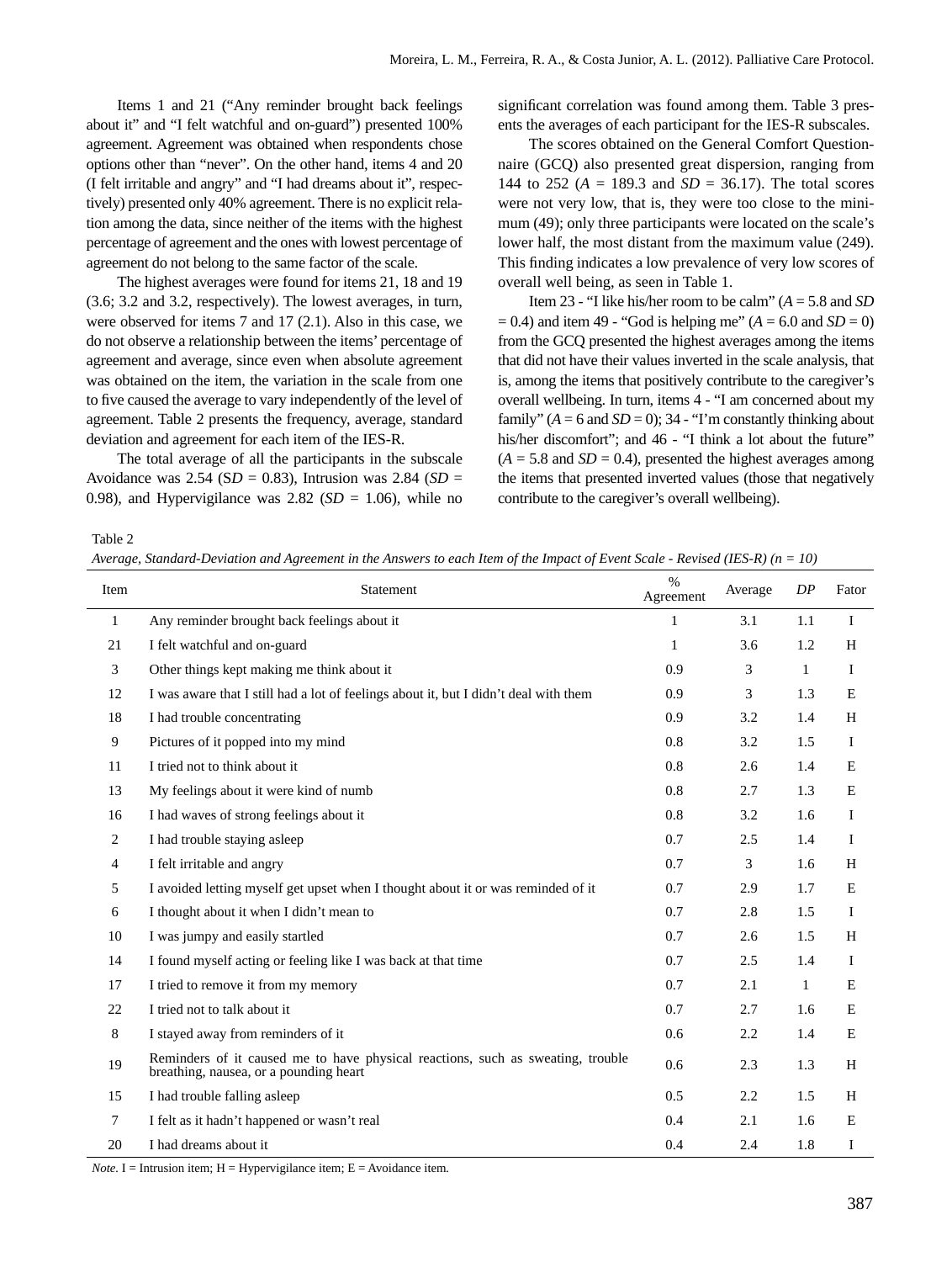Table 3 *Averages of each Participant in the Impact of Event Scale - Revised subscales*

| Avoidance | Intrusion | Hypervigilance |
|-----------|-----------|----------------|
| 2.38      | 3.50      | 4.17           |
| 2.00      | 3.13      | 2.50           |
| 3.38      | 3.38      | 3.50           |
| 1.50      | 1.38      | 1.17           |
| 2.25      | 3.25      | 1.83           |
| 3.00      | 1.75      | 2.83           |
| 2.00      | 2.00      | 2.17           |
| 4.38      | 4.38      | 3.67           |
| 2.25      | 3.63      | 4.33           |
| 2.25      | 2.00      | 2.00           |
|           |           |                |

The highest standard scores (*z*) obtained on the IES-R were 1.70, 0.82 and 0.74 by participants 8, 3 and 1, respectively. The lowest were 0.80 (participant 9), -0.22 (participant 2) and -0.24 (participant 6). The highest standard scores (*z*) obtained on the GCQ were 1.73, 1.26 and 0.96 by participants 5, 2 and 9, respectively, and the lowest were -1.25 (participant 1), -1.05 (participant 8) and -0.70 (participant 3), as shown in Table 4.

## Table 4

*Total Scores and z Scores Obtained by the Participants on the Instruments Impact of Event Scale - Revised (IES-R) and General Comfort Questionnaire (GCQ)*

| Participants   | <b>IES-R</b> | IES-R $(z)$ | GCQ | GCQ(z)  |
|----------------|--------------|-------------|-----|---------|
| 1              | 10.04        | 0.74        | 144 | $-1.25$ |
| 2              | 7.63         | $-0.22$     | 235 | 1.26    |
| 3              | 10.25        | 0.82        | 164 | $-0.70$ |
| $\overline{4}$ | 4.04         | $-1.66$     | 181 | $-0.23$ |
| 5              | 7.33         | $-0.34$     | 252 | 1.73    |
| 6              | 7.58         | $-0.24$     | 187 | $-0.06$ |
| 7              | 6.17         | $-0.80$     | 173 | $-0.45$ |
| 8              | 12.42        | 1.70        | 151 | $-1.05$ |
| 9              | 10.21        | 0.80        | 224 | 0.96    |
| 10             | 6.25         | $-0.77$     | 182 | $-0.20$ |

Data concerning participant 9 were not considered in Spearman's correlation analysis because the IES-R was not properly applied in this case: the instrument measured the level of distress related to the diagnosis of the disease and not the referral of patient to palliative care. The analysis presented a Spearman's correlation of -0.433 (*p =* N.S.) among the total scores obtained for each of the participants in the two instruments. Even though this correlation was not statistically significant, it is important, because such a result may be related to the low number of participants.

### **Interviews with the Physicians**

The analysis of the interviews revealed there is great discomfort on the part of the medical staff in referring patients for palliative care. The reason for such discomfort is that the follow-up of patients is then transferred to another physician and another staff, different from the one monitoring the treatment from the time the diagnosis was first disclosed. Such discomfort is illustrated by the following excerpt "the patient cannot be deprived of the presence of the physicians who have always taken care of him/her" (Physician 7), because it concerns an affective and emotional bond, as well as a bond of trust established with the patient.

This same physician continues "…you change the staff, but what about the past 10 years? What about that patient? I see, see, see, but when the time comes: 'I'll refer you to another clinician to follow-up with you….' Is it fair? I guess we have to reconsider… in my opinion, not for me, for me it is more of a practical issue, but for the patient who will have to reacquire trust at a very difficult time..." (Physician 7).

Such a view was related to the fact that the patient may feel abandoned, which may be detrimental to the treatment. The patient may also find it somewhat strange that there is a need to go to a special consultation on Friday mornings with an exclusive team, different from the team caring for the remaining patients: "why do only I come here, only this, only that…?" (Physician 7).

The respondents also reported a concern over the possibility of the remaining team members becoming distant from the most complicated cases due to the centralization of palliative care in a single outpatient service. This estrangement was described as a very serious aspect in the new dynamics of care: "… we may lose the ability to deal with more severe patients" (Physician 3).

The professionals also reported that communicating bad news is a difficult task associated with the fact that they often establish a bond with patients and families. But even when they take a strictly professional role, there is hope that "the child will get well" (Physician 5), which characterizes a painful process in the face of a patient's worsening condition. Such difficulties were also associated with the simple fact that giving someone "bad news" is, by itself, an unpleasant experience and in that context it is difficult to establish a realistic dialogue and at the same time not take away the hopes of the patient and family.

In regard to omission of information concerning exams' adverse results, the participants showed a significant concern in gradually informing the patients and families, always being honest and sincere, but respecting the time of each family. "Never omit, but perhaps postpone the news. But since we deal with children, we always have to break the news, in one way or another. You can postpone not directly talking right away, telling little by little and then delivering the news we have to, but never omit, we have no right" (Physician 6).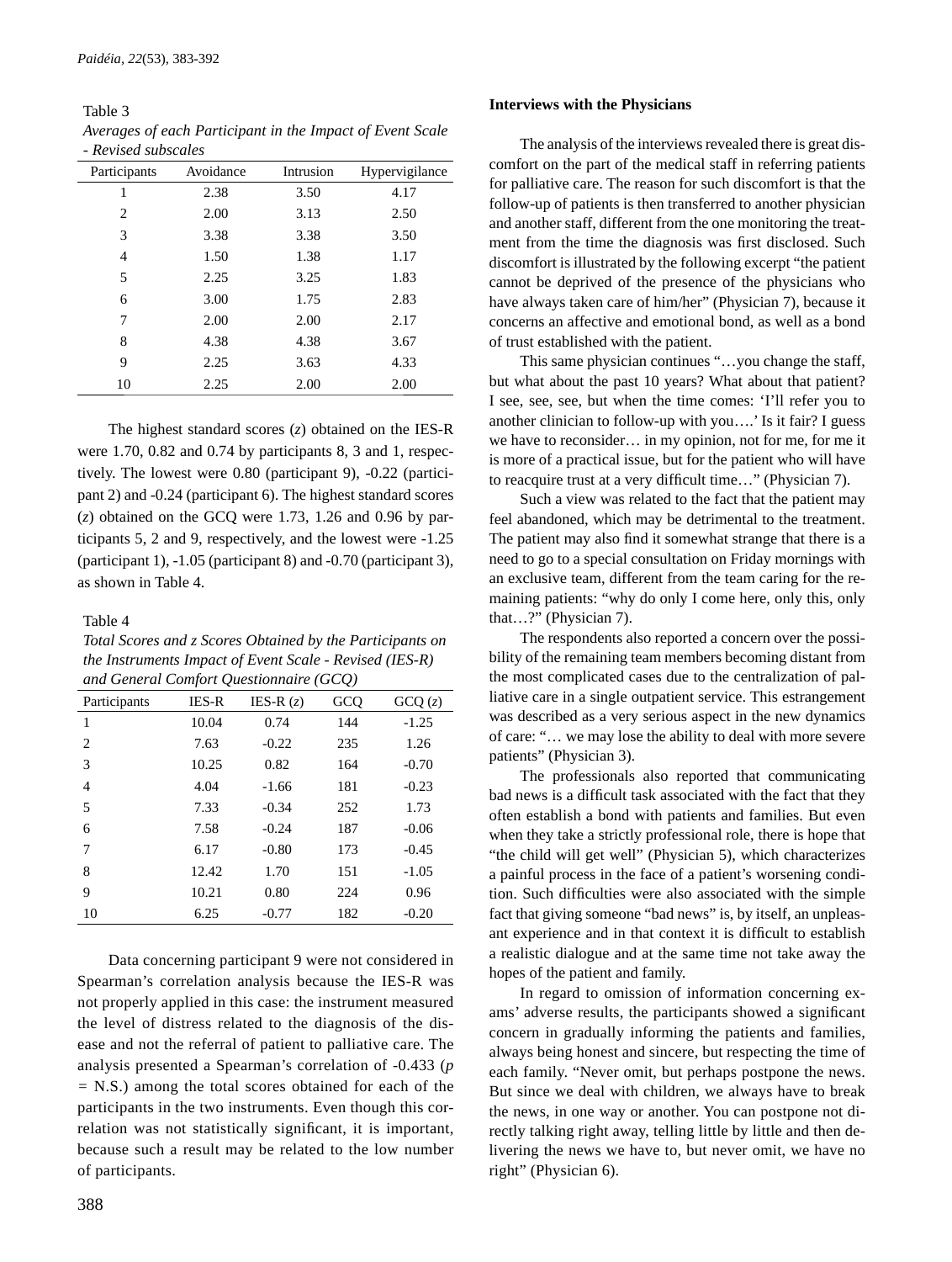All the professionals reported they talk with the patient about the transition from a curative treatment to a palliative treatment but that it happens gradually. The conversation and referral occur only after the case is discussed with the health staff and "timing varies because most of the time it depends more on the family and its relationship with the patient than on the disease itself." (Physician 2). The feelings reported about this conversation and referral include failure, sorrow, impotence, and frustration. These feelings are justified by the academic education these professionals receive, which is mainly focused on cure. When they acknowledge that there is no possibility to suppress the disease, a feeling of "medical failure emerges, even among those who recognize that palliative care is good" (Physician 2).

All the physicians stated they would not inform the family of the occurrence of some error on the part of the professional staff during the treatment, arguing that "it would not be worth it, I do not want to make the family suffer even more" (Physician 7). For that, they stated that the choice of one treatment to the detriment of another is discussed within the team and verifying whether a given treatment "works or not" is only possible after you try it. "At the time, the team's intention was the best. So there is no point blaming anyone" (Physician 4). Furthermore, they alleged that such information would shake the team's confidence, compromising care provided to other patients.

We verified that the physician's first contact with palliative care occurred in different stages of their professional education, from the period of academic education up to the time they started working professionally in a hospital. Understanding concerning palliative care also varied considerably. Three physicians reported it is a form of multidisciplinary care and six addressed the patient's increased quality of life, reduced suffering, and control of unpleasant symptoms. All the professionals agreed it is a very important type of intervention, as long as qualified professionals implement it with the resources required by this type of care. It is also important to note that more than half of the professionals mentioned the need to introduce palliative care during curative treatment in order to deliver integral care to patients, addressing their biopsychosocial demands. Nonetheless, the respondents also pointed to difficulties concerning the availability of palliative care from the time the diagnosis is disclosed and to the early referral of patients to this type of care due to a lack of human, physical and financial resources.

In regard to the understanding of implications related to the diagnosis of "no therapeutic possibility of cure", references to emotional, psychological and social issues were recurrent, while "the implications depend a lot on each case, but the adverse impact is undeniable" (Physician 2). They reported many times that there is a change in the relationship between parents and children, as well as the fact that caregivers become exhausted. Additionally, there is at the same time, both acknowledgement and fear of the future. The participants also raised the fact that the death of a child involves an unexpected event that interrupts plans and dreams for the future, a situation very difficult to accept.

The difficulties related to care provided to patients included: lack of a physical area to provide consultations and hospitalization (medical offices and beds); the need for more workers within the team, which is already overloaded; the limited academic education of professionals concerning integral care and poor technical knowledge concerning palliative care; difficulty in communicating with the family due to families' low levels of education and poor understanding of information related to their respective diseases and treatments (stressing the need for psychologists and social workers to facilitate the communication process); the difficulty of patients and companions commuting with the hospital; a lack of basic material (probes, medication, equipment); and the outpatient service's operational difficulty in implementing palliative care (it is currently separated from the remaining healthcare staff.)

They also required more time to talk about the cases of patients who no longer had the possibility of attaining a cure; all the physicians reported that it would benefit the efficiency of care. The participants complained that the hospital does not allow the team to spend much time discussing these cases to define a follow-up protocol: "there are few people for a lot of work" (Physician 2).

Knowledge concerning the Palliative Care Outpatient Service, which works in the hospital itself, was extremely limited. The respondents only reported that "it is a multidisciplinary team and all provide consultation at the same time" (Physician 5). They also reported "all the patients receive more comprehensive care, including the needs they have at home" (Physician 6). No physician provided details about the dynamics of care provided at the palliative care outpatient service.

Among the critiques and suggestions provided to the service, the physicians suggested that perhaps the fact that various professionals provide the consultation at the same time in the same office, is aversive to the patient and the family and that it would be better if professionals provided individual care instead: "Does the patient feel comfortable, at this time, to face a team? Perhaps it would be more comfortable for him to expose his pain to a single person" (Physician 1).

There was also a demand for systematic methods to evaluate the service. The participants inquired "what are the quality criteria? What are the indicators showing it is working? So, we can monitor these indicators… In order to propose changes, you know?" (Physician 4).

Discomfort concerning the referral of patients to the outpatient service so that care is exclusively provided by the new staff was related to a proposal of change. The respondents stated that it would be ideal if, for "a greater integration, both standard and palliative consultation would occur together, so that the physicians would not need to stop providing care for the patient…so we would monitor this patient together" (Physician 6).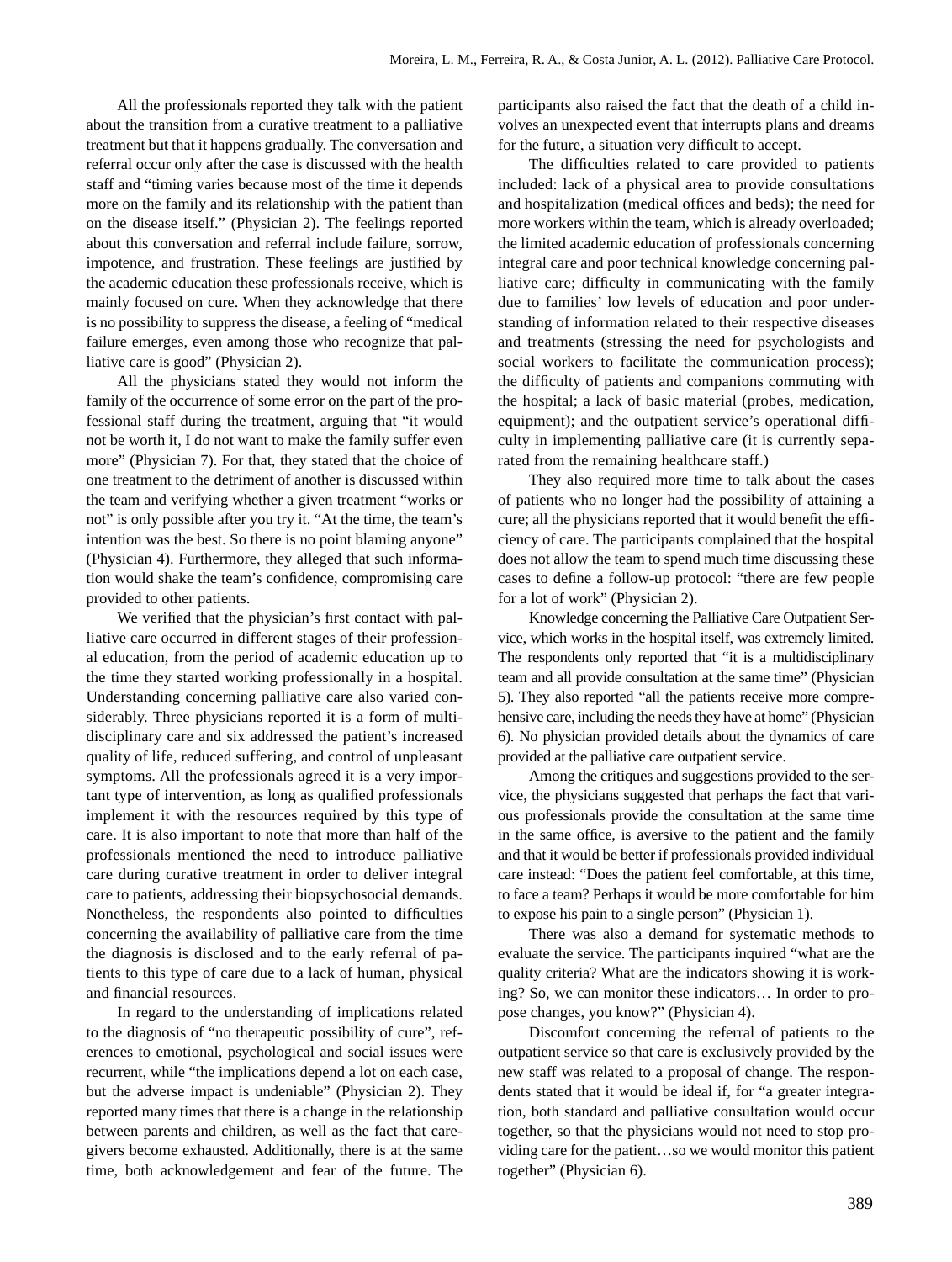The answers to questions using a frequency scale were very diversified. Among the difficulties related to "pain control", they reported a lack of resources available to treat this symptom, such as a lack of specialists in pain treatment and non-medication techniques like acupuncture and nerve block (terminology used in the medical field), among others. Additionally, a difficulty measuring pain was reported as an element that hinders the work of physicians on this type of symptom due to the fact it refers to a subjective experience, in which it is difficult to intervene. They also reported that lack of experience and limited contact with these cases might reduce the ability of physicians to administer analgesics and opiates.

Difficulties concerning the control of unpleasant physical symptoms were also associated with the limitations of measurement. From this perspective, they indicated that a long-term relationship with the patient may facilitate the treatment of this type of symptomatology: "I guess it has more to do with you knowing the patient you're dealing with; it is linked to degree of proximity" (Physician 7).

A difficulty in dealing with the physical and psychosocial suffering of patients and family members was associated with the team's affective involvement, as the relationship is no longer strictly professional. They also mentioned family dynamics as a moderator of this type of situation— which can either complicate or facilitate this type of management and the professional's personal experience itself: "you have children… and then compare that with what you have already seen" (Physician 7).

In regard to the situation of dealing with patients or family members who manifest fear of death, they report that it is not always a problem because the patients and family members themselves do not express it explicitly: "It is very rare for them to expose it. Nobody talks about it. In reality, nobody talks about death. It happens occasionally, not very frequently" (Physician 6).

Finally, the difficulties in dealing with one's own emotions related to death and to the dying process were associated with individual conceptions and spiritual beliefs, which may or may not bring comfort in these situations. The need for the physicians themselves to reflect upon these issues was also mentioned, including the concept of finitude, and applying their personal experiences in their professional lives:

"If we are unable to accept it, as a person, we are unable to help others. We'll say only nonsense, you known? There is no point talking about spiritual experience, that mother may not have it… There is no use talking about spirituality. So, it is something very personal. Each one's experience. For this reason, there isn't a rule, a law. There is no rule, there is no protocol." (Physician 4).

#### **Discussion**

The negative correlation verified between the results obtained from the two instruments indicates that higher levels of distress tend to be associated with lower scores of overall well being. Such a finding is also seen in the comparison of *z* scores, since the highest scores identified obtained on the IES-R  $(z = 1.70, z = 0.82$  and  $z = 0.74$ ) are related to the lowest score identified on the GCQ for overall well being  $(z =$  $-1.05$ ,  $z = -0.70$  and  $z = -1.25$ ). Nonetheless, the participants with the lowest levels of distress did not necessarily present higher scores of well being. One explanation for this is that the referral is not a one-time event, when clear and objective information concerning what palliative care means and the new focus of the treatment is provided. For this reason, the referral does not characterize a traumatic or potentially traumatic event. Therefore, the level of stress at the time of the referral is not necessarily functionally related to well being, since the caregivers may not have, at this time, a sufficient understanding of the new approach of treatment provided by a new staff.

A rupture in the correlational pattern is observed due to participant 9, who presented the third highest score on the distress scale, but at the same obtained one of the three highest scores on the well being scale. This phenomenon may be related to the fact that this participant was the only one who completed the IES-R considering the feelings and emotions experienced at the time the diagnosis was disclosed, instead of feelings experienced with the referral to palliative care. (That is why the results concerning this participant were not considered at this point of the analysis.) Therefore, his high score is associated with the high level of distress experienced at the time diagnosis was disclosed, before the referral, which is a possible explanation for the high score obtained on the well being scale as opposed to the very high score obtained on the distress scale.

A concern on the part of the family with the patient's discomfort and uncertain future was identified by the GCQ scale as factors that most negatively affect wellbeing, while a belief in spiritual help and peacefulness observed in the patient's room, were factors that most positively affect wellbeing. Based on these findings, a change may be proposed in the protocol of the outpatient service, which is to focus on communication with the family by providing clear, objective and clarifying information, since uncertainty in relation to the disease prognosis was identified as a factor that negatively affects well being.

Concern with the family and with financial issues were also identified as recurrent factors that compromise well being, reinforcing the importance of the welfare role played by the philanthropic institution and by the hospital's Social Work team. Such information shows that family demands and problems— not necessarily directly related to the disease—also require continuous attention from the team.

Belief in spiritual help, identified as a relevant factor to increasing the well being of caregivers, suggests the need for the service to rethink its dynamics by adding a professional specialized in providing spiritual support to patients and families to the team. This kind of issue is widely indicated in the literature as an essential element in providing palliative care, as noted by Costa Filho et al. (2008).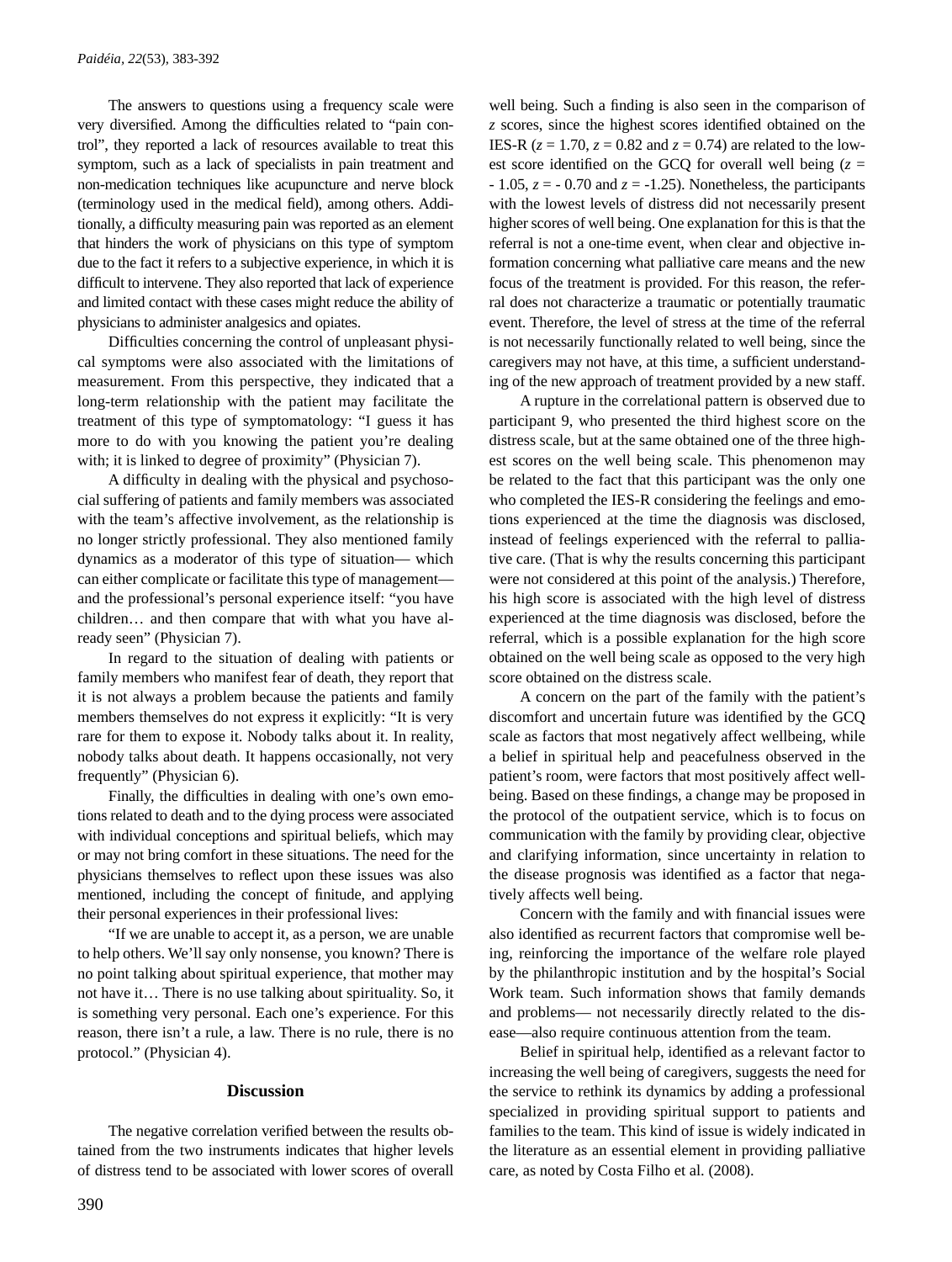There is also a great need for a quality and comfortable structure to assist the companions in the hospital, such as "a comfortable chair and bed", which is partially responsible for compromising the caregivers' well being. It is, therefore, extremely important to invest in physical infrastructure and furniture specific for this purpose, both for inpatients and outpatients, an aspect already noted by Behmann et al. (2009).

In regard to late referral, we noticed a strong demand for greater integration between the two outpatient services, the curative and palliative services. Such integration would facilitate the relationship between the two teams and avoid rupturing between patients and professionals. Early referrals, allied with an understanding that palliative care is specific care focused on severe patients, implemented together with curative treatment is, according to the physicians, coherent with WHO recommendations (WHO, 2010). Such an approach was not however, observed in practice due to a lack of human resources and physical structure, which does not allow the palliative care staff to care for a larger number of patients. Issues of this nature hinder the improvement of services (Brueckner et al., 2009). Therefore, few patients are referred to the outpatient service and only when their conditions are already very compromised, characteristic of a late referral, which limits the actions of the team and compromises the quality of care. This situation is the kind that is opposed by the view of Johnston et al. (2008), concerning the importance of referring patients to palliative care services early.

Keeping consultations in the regular service integrated into follow-up in the palliative care service, as proposed by the interviewed physicians, would be a way to deal with this difficulty. It would enable the team responsible for the curative treatment to maintain a relationship with the patient until the end of his/her life and also enable the palliative care staff to become close to the family and patient early on, participating in the treatment for a longer time and creating the possibility of establishing stronger bonds, instead of beginning the palliative care later at a time when the patient's condition is so adverse and time is short, already in the advanced stage of the disease. This measure is in accordance with the proposal put forward by Costa Filho et. al. (2008) to integrate the various sectors in the hospital to provide palliative care, and with the view of Brueckner et al. (2009) that the time a professional spends with the patient positively contributes to care provided at the end of life.

### **Final Considerations**

A demand for more time to discuss cases and the difficulties in dealing with issues related to death and the dying process, the communication of adverse results, and the referral to palliative care itself, refers to the need for the staff to have more time both to dialogue and discuss technical aspects of interventions, as well as to exchange experiences, things that cause anguish and difficulties focusing on the caregiver's care and self-qualification, based on the sharing of experiences.

Even though many suggestions to implement improvements in the Palliative Care Outpatient Service were presented, most are not feasible due to a lack of human and physical resources, which also compromises the hospital's infrastructure. Changes require engaged professionals, which requires training and sensitization to the need to adapt to the identified demands, establishing a more integrated care system.

Further studies to identify more objectively and specifically levels of distress among caregivers of patients referred to palliative care should consider that such a process occurs gradually and in a heterogeneous manner. Different demands concerning information on the part of patients and caregivers, and different communication strategies on the part of health workers implies that a care protocol is required in order to achieve a higher level of standardization; so far, such procedures are not fully standardized.

## **References**

- Araújo, L. Z. S., Araújo, C. Z. S., Souto, A. K. B. A., & Oliveira, M. S. (2009). Cuidador principal de paciente oncológico fora de possibilidade de cura, repercussões deste encargo. *Revista Brasileira de Enfermagem, 62*(1), 32-37. doi:10.1590/S0034-71672009000100005
- Alonso Babarro, A. (2006). Atención a la familia. *Atención Primaria, 38*(Supl. 2), 14-20.
- Beck, A. R. M., & Lopes, M. H. B. M. (2007). Cuidadores de crianças com câncer: Aspectos da vida afetados pela atividade de cuidador*. Revista Brasileira de Enfermagem, 60*(6), 670-675. doi:0.1590/S0034-71672007000600010
- Behmann, M., Lückmann, S. L., & Schneider, N. (2009). Palliative care in Germany from a public health perspective: Qualitative expert interviews. *BMC Research Notes, 2*, *116.* doi:10.1186/1756-0500-2-116
- Brueckner, T., Schumacher, M., & Schneider, N. (2009). Palliative care for older people - exploring the views of doctors and nurses from different fields in Germany. *BMC Palliative Care, 8*, 7. doi:10.1186/1472-684X-8-7
- Camargo, B., & Kurashima, A. Y. (2007). *Cuidados paliativos em oncologia pediátrica: O cuidar além do curar.* São Paulo: Lemar.
- Costa Filho, R. C., Costa, J. L. F., Gutierrez, F. L. B. R., & Mesquita, A. F. (2008). Como implementar cuidados paliativos de qualidade na unidade de terapia intensiva. *Revista Brasileira de Terapia Intensiva, 20*(1), 88-92. doi:10.1590/S0103-507X2008000100014
- Costa Junior, A. L. (2005). Psicologia da saúde e desenvolvimento humano: O estudo do enfrentamento em crianças com câncer e expostas a procedimentos médicos invasivos. In M. A. Dessen & A. L. Costa Junior (Orgs.), *A ciência do desenvolvimento humano: Tendências atuais e perspectivas futuras* (pp. 171-189). Porto Alegre, RS: Artmed.